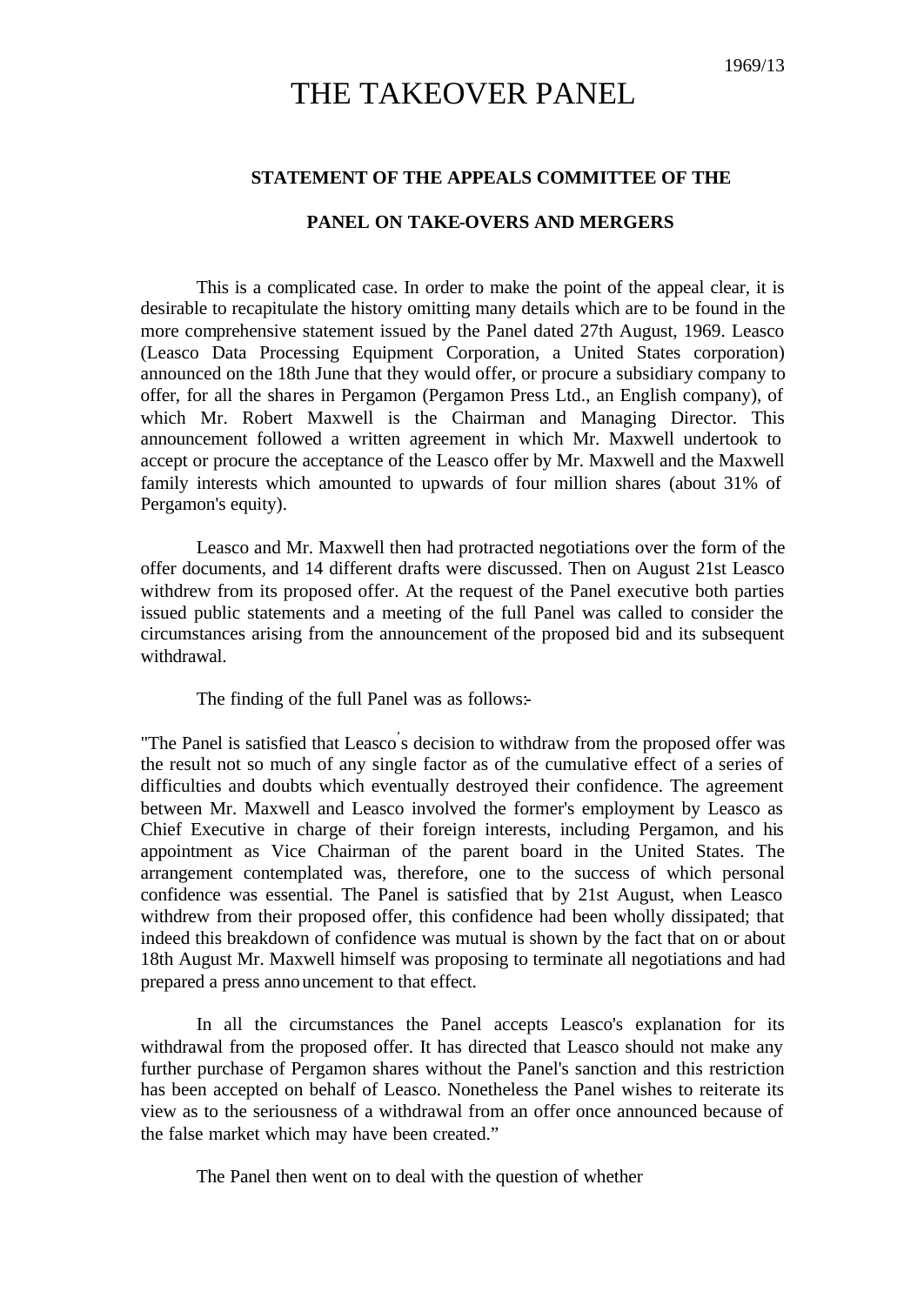Pergamon shareholders had been adequately informed of certain matters. It said:-

"In the course of its investigation of the circumstances leading to the withdrawal of the proposed Leasco offer, matters came to the notice of the Panel to which, even if the express provisions of the City Code were not attracted, the Panel would feel bound to call attention. These concerned the question whether the Board of Pergamon had properly discharged its obligation to inform its shareholders sufficiently in regard to the affairs of their company.

It must be made clear that the Panel possesses no general supervisory powers to ensure that directors of public companies make full disclosure to their shareholders of all relevant matters. This is indeed a most important duty of directors and that it should have been continuously discharged becomes a matter of especial importance as soon as any question arises of an offer for shares. It is for this reason that under its constitution the City Panel's interest in the matter of disclosure is attracted whenever a question arises of a prospective offer, as well as during the course of negotiations about an offer or in the aftermath of an offer which has been made. It may be suggested that the Panel is only concerned with disclosure in the offer document (if indeed one materializes) or in any reply made by the offeree company, but the Panel considers this too narrow a view. When the intention to make an offer is publicly announced share prices are likely to be significantly affected and directors of companies should realise that in order that shareholders may protect their interests in the interim and be able to form a reasonable assessment of the value of their holdings in the event of an offer being made, or on the contrary of an expected offer not materializing, they should be kept continuously informed about the affairs of their company. It is not only in offer documents or replies that full disclosure is called for, although it is only in the context of an offer situation that the Panel can draw attention to any inadequacy of disclosure. Observance to the full of this obligation to disclose is essential if public confidence in the securities market is to be maintained.

In view of what follows it is right that the Panel should state at this point that nothing in the information before it casts doubt on the standing or future prospects of Pergamon, a company which under the energetic leadership of Mr. Maxwell has made notable progress. Nor is there any suggestion at all of personal misconduct on Mr. Maxwell's part.

In the opinion of the Panel, however, there are substantial grounds for questioning whether the shareholders of Pergamon were in fact given at the appropriate times all the information about the affairs of their company which, in the circumstances, they would reasonably be entitled to expect. The Panel emphasises that it is the information made available to Pergamon shareholders rather than to Leasco with which it is in the present context mainly concerned.

Two matters in particular have been considered by the Panel: both may have contributed to the confusion that Leasco eventually felt about the affairs of Pergamon and both appear at first sight to be matters on which there may have been a fa ilure in proper disclosure to shareholders."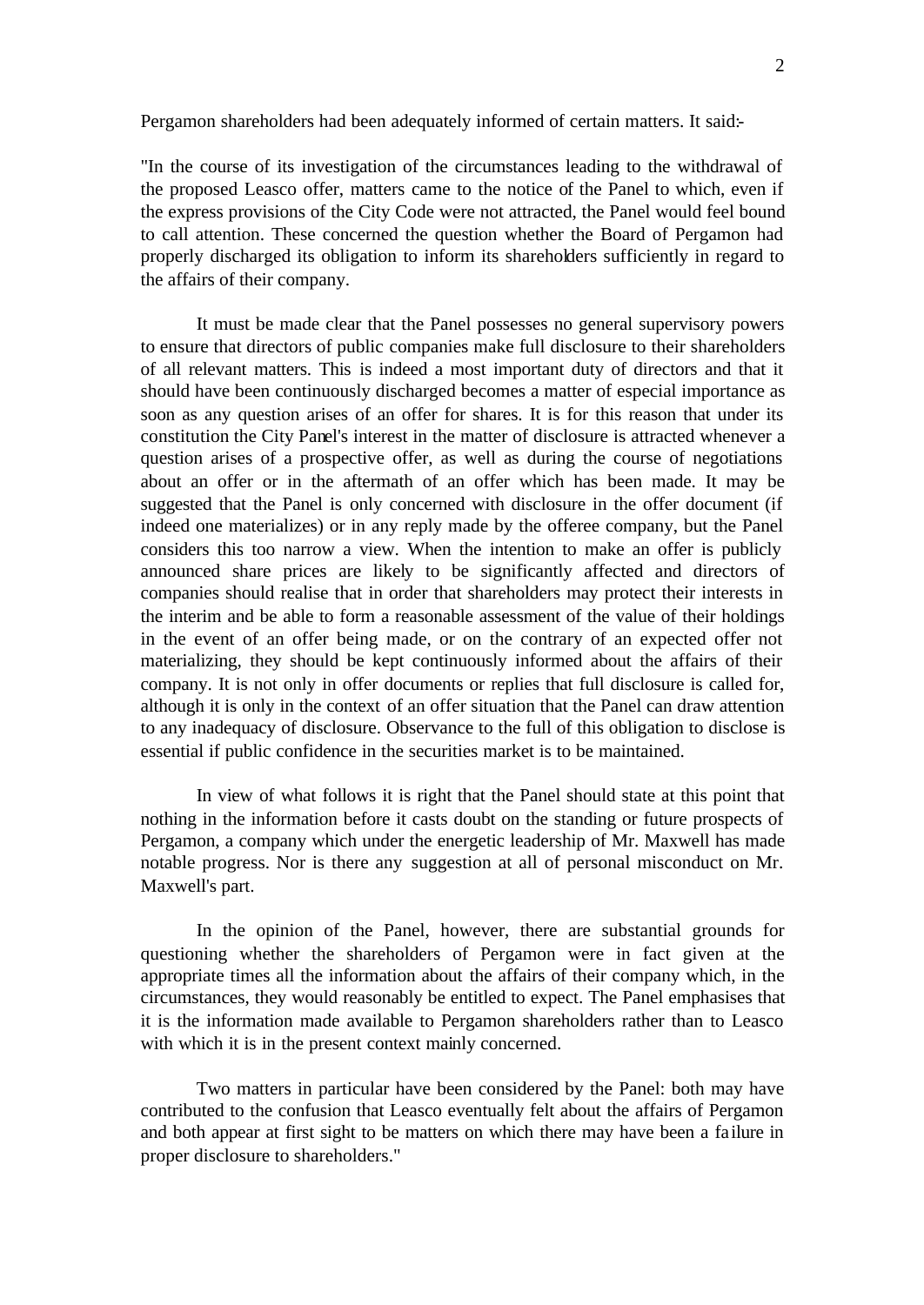The first of these two matters was the affairs of ILSC (International Learning Systems Corporation Ltd.) a company which was owned jointly by Pergamon and British Printing Corporation Limited and of which Mr. Maxwell was Chairman, and, latterly, Chief Executive. The second of these two matters related to the relationship between Pergamon and certain companies owned by Maxwell family interests, one of such companies being Maxwell Scientific International Inc.

The affairs of ILSC and the dealings of Pergamon with MSI could have affected the profits of Pergamon. With regard to MSI, the Panel maintained that it was of the utmost importance that all such transactions should have been handled objectively and at arm's length and concluded that the course of dealing in question extended over a considerable period of time, that the transactions were numerous and,' as Mr. Maxwell had made clear, involved, and that, if full analysis were to be undertaken, a most detailed examination would be necessary. It pointed out that the Panel had neither the power nor the resources to conduct the kind of investigation required to reach any firm conclusion.

It concluded:

"The Panel repeats that there is no suggestion of any personal misconduct and indeed it recognises that a full investigation may well show that all the transactions in question have been conducted with complete propriety and that Pergamon shareholders were informed about them as adequately as in the circumstances they could reasonably expect. But having regard to all the circumstances, and not only to the public concern already referred to, the Panel considers that the public interest does require that the true position should be established by an independent investiga tion. Nothing less will re-establish the position of Pergamon and in the long run protect the interests of its shareholders.

The Panel has, therefore, decided to call the attention of the Board of Trade to these matters with a view to that Department exercising its power to enquire whether in fact the members of Pergamon have been given all the information with respect to that company's affairs which they might reasonably expect to receive."

In its statement the Panel noted that Mr. Maxwell on behalf of Pergamon wished to appeal against the Panel's decision on a limited point of principle. The normal practice would be for a statement not to be published when an appeal is sought. Mr. Maxwell however stated that he had no objection whatever to the immediate publication of the Panel's report.

On September 9th the Board of Trade appointed inspectors to make an enquiry.

Mr. Maxwell on behalf of Pergamon has now formulated the appeal by letter of his Solicitors dated 11th September. The procedure as outlined in the Policy Statement expressly gives a right of appeal in cases of disciplinary action or censure for breach of the Code.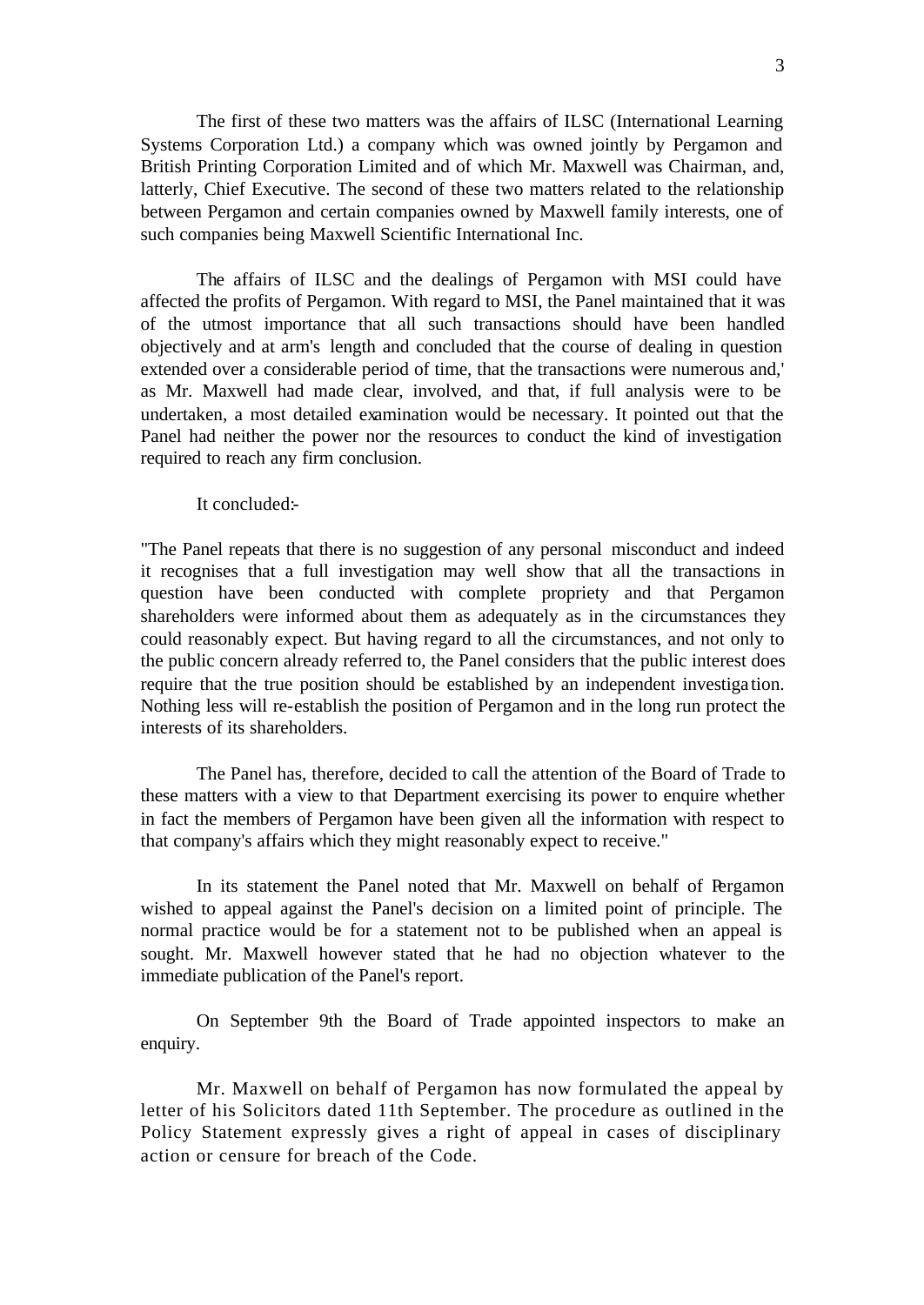Technically the present case does not fall within this area. But it appeared to us from what was said by the Panel at the end of the hearing that it considered that the appeal ought to be heard by us. We ourselves also took the view that the appeal ought to be heard. Mr. Maxwell was naturally anxious that it should be heard. We have therefore heard it, on the basis that it is a valid appeal which we are entitled to hear.

The appeal falls under two main heads. The first is that however broadly the provisions of the City Code on Take-overs and Mergers are interpreted, they relate only to the conduct of companies, their professional advisers and associates in the course of take-over and merger situations.

The second is that there was a failure of natural justice in that Pergamon was given no warning or insufficient warning that such matters as those criticised in the Panel's statement would be the subject of investigation and that Mr. Maxwell was therefore caught unprepared on this aspect of the case and could not take the steps to meet it which he would otherwise have done. The letter elaborates this head in considerable detail.

The first point is the contention that the Panel strayed beyond its proper sphere. The Panels statement shows that it was well aware of the fact that its task was to deal with the take-over situation and that a possible view was that it was only concerned with the disclosure in the offer document or in any reply made by the offeree company. But it rejected that view as being too narrow. One of the main objects of the Panel is to secure fair treatment for the investing public. This object can be seen plainly to run through the City Code. In particular paragraph 3 of the General Principles says "Shareholders shall have in their possession sufficient evidence, facts and opinions upon which an adequate judgement and decision can be reached, and shall have sufficient time to make an assessment and decision. No relevant information shall be withheld from them." And paragraph 5 says that "It must be the object of all parties to a take-over or merger transaction to use every endeavour to prevent the creation of a false market in the shares of an offeror or offeree company."

Mr. Pearson a director of Robert Fleming & Co. Ltd. in giving his evidence before us said "I would certainly have expected that the Panel would have enquired into the background information because it seems to me that in the situation which developed it would only have been half an enquiry if it had dealt with disclosure at one particular moment of time……. Therefore I certainly expected the Panel would enquire into all relevant published documents." We agree with that view of the matter.

Information given at the time of a bid cannot be wholly divorced from pre-bid information which the shareholder has given or ought to have been given. The full Panel made a careful investigation as to the take-over situation. But this was inevitably limited by an inability to conduct a long and detailed enquiry into the accounts of inter-related companies. The Panel was composed of eleven persons of standing and experience in the City of London. Their collective knowledge and judgement were very weighty. In their investigation they found a situation which in their opinion called for an enquiry by the Board of Trade in the interests of everybody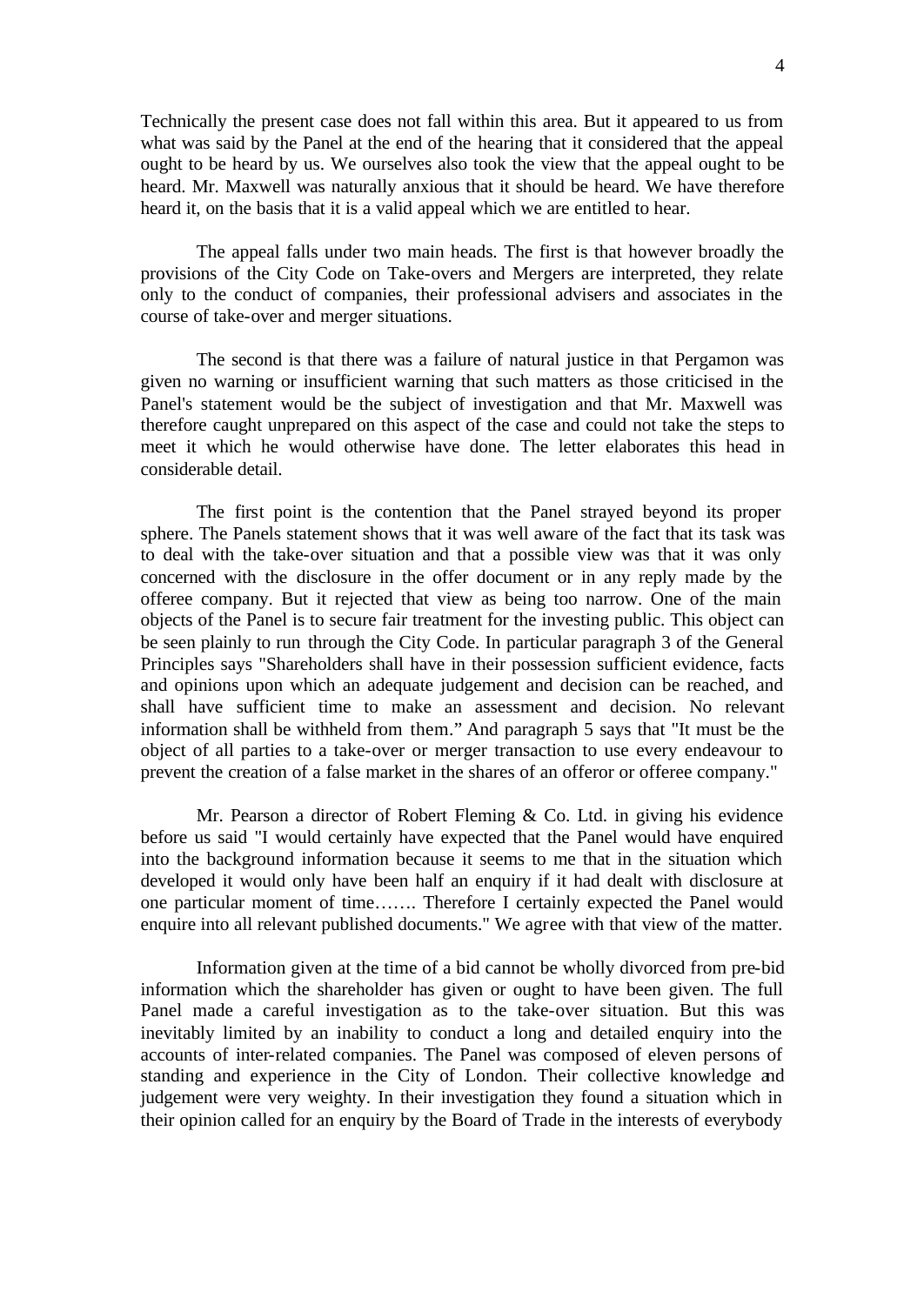concerned. The problem which they consciously faced was whether they should take a narrow view, suppress that opinion as not being their business, and, as it were, ' pass by on the other side'. They considered that their duty to the public did not allow them to take that course. They, therefore, expressed the opinion they had formed. In the particular circumstances of every case it must be a question of fact and degree whether such an expression of opinion is justifiable. In this the importance of the suggested non-disclosure and its relevance to the existing and future situation of the company would be factors to be considered. That question of fact and degree must be decided in the light of fairness and commonsense. That decision in this case was made by men whose knowledge of the City made them particularly suitable to form such a judgement. We think that the course taken by the full Panel was reasonable in the circumstances and we see no reason to differ from it.

The second main head of appeal demands more consideration of det il. Was there a failure of natural justice in that Pergamon did not have a fair warning and opportunity of answering the criticism so far as it is to be implied from the Panel's expression of opinion that the situation called for a Board of Trade enquiry? The Panel's investigations are 'domestic' and rightly free from technical formalities. For that reason it is perhaps all the more important that it should be seen to observe the 'rules of natural justice' as they are described in some legal cases. This wide expression means that everything must be done which fairness and commonsense should demand. One of these requirements is that no one should be condemned or criticised unless he fully understands what is being said against him and is given a fair chance of answering it.

If we had come to the conclusion that Pergamon had not had fair play in this matter, we should, of course, accept Mr. Maxwell's contention that it was wrong for the Panel to make the observations of which he complains. Mr. Maxwell addressed us with great ability and at some length and we have given careful consideration to his observations and arguments. We cannot, however, accept the conclusion which he urges upon us.

In our view the most forcible argument on Pergamon's side can be put thus. If, (contrary to Mr. Maxwell's contention) the full Panel could give so wide a scope to its enquiry, it must give adequate notice both of the matters into which it was going to enquire, and of the possibility of a recommendation for a Board of Trade enquiry. A fortiori would this be so if the Director General of the Panel intended to press for or suggest such an enquiry.

In the present case however, we are satisfied that Mr. Maxwell was aware that a Board of Trade enquiry was being suggested by the Director General and that the alleged non-disclosure set out in the Leasco notice was going to be discussed at the hearing. Leasco in withdrawing had relied, amongst other things, on three points. Messrs. N. M. Rothschild & Sons had said, in giving reasons for the decision, "Amongst these are: 1. The position of International Learning Systems Corporation Ltd. 2. The trading relationship between Pergamon and Maxwell Scientific International Inc. a company controlled by Maxwell family trust interests.

3. The composition of the published forecast earnings by Pergamon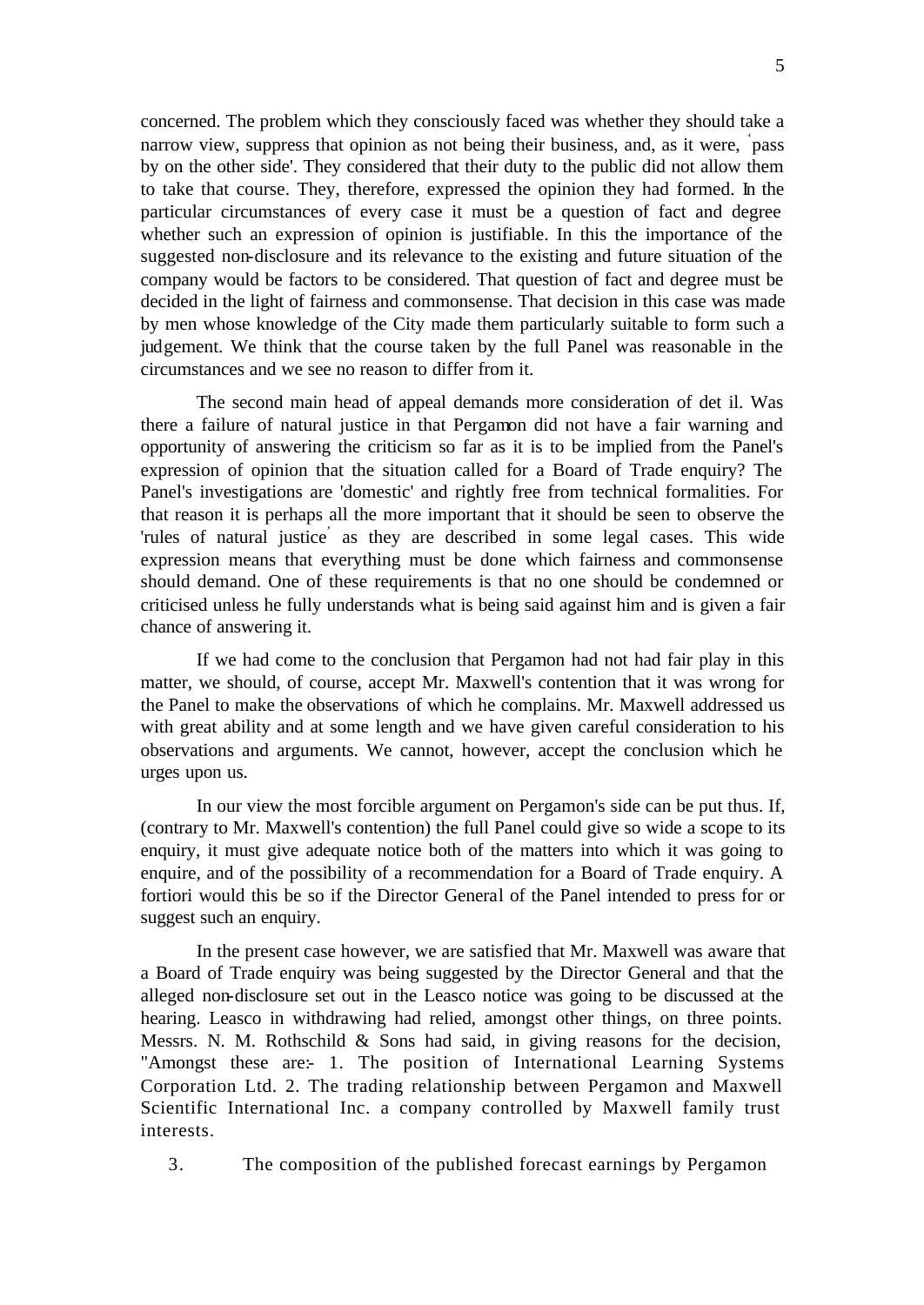for 1969."

Despite Mr. Maxwell's argument that these points had all been cleared by his Press Statement to Pergamon shareholders dated 22nd August, our opinion is that these points were bound to be discussed at the hearing of the full Panel when it considered the whole situation.

On the 22nd August, the Director General of the Panel spoke to Mr. Pearson of Robert Fleming & Co. Ltd. who were the Financial Advisers to Pergamon. In that capacity they had been the persons who handled all the dealings between the Panel and Pergamon with relation to the proposed take-over. They were thus the normal and recognised channel for information between the Panel and Pergamon.

Mr. Pearson gave evidence before us and he seemed to us an entirely honest witness. His evidence was to the following effect.

The Director General spoke to him on 22nd August and said that because of the offer and withdrawal by Leasco the public needed to know the true position in view of various allegations and remarks that had been made. He said that the best way of achieving this would be to ask the Board of Trade to appoint inspectors. If the company itself were to ask the Board of Trade it would look rather better. Mr. Pearson entirely agreed with all of this. He thought and still thinks that "this was the only obvious way of publicly arriving at the true position so that everyone would know exactly what that position was." In his (Mr. Pearson's) opinion if Pergamon asked the Board of Trade to appoint the inspectors it would help to show that the directors of Pergamon felt that there was absolutely nothing to hide. Mr. Pearson and his codirector Mr. Berry saw Mr. Maxwell and explained the situation to him. Mr. Maxwell however was not prepared to consider asking for a Board of Trade enquiry. He took the strongest exception to it as being unnecessary and damaging to the Company and said that he would contest any suggestion by the full Panel that there should be a Board of Trade enquiry. Mr. Pearson reported this to the Director General. His present recollection (though not a certainty) is that he reported Mr. Maxwell as saying that he would "fight it tooth and nail."

Mr. Maxwell complained to us that he had not been given the opportunity to have Mr. Briggs of Messrs. Chalmers, Impey & Co., (the Accountant partner responsible for the audits of Pergamon' s accounts) present at the full Panel meeting. This was due to Robert Fleming & Co. Ltd. having said that he could return on Friday night 22nd August to his interrupted holiday on the Isle of Mull since it was not necessary for him to be present at the full Panel meeting on the Monday. Mr. Pearson acknowledged that, considering the matter with hindsight, this was unfortunate. But this was certainly not the fault of the Panel.

On Sunday the 24th August, Robert Fleming & Co. Ltd. announced that they had ceased to be financial advisers to Pergamon.

On Monday the 25th August Mr. Maxwell attended at the meeting of the full Panel.